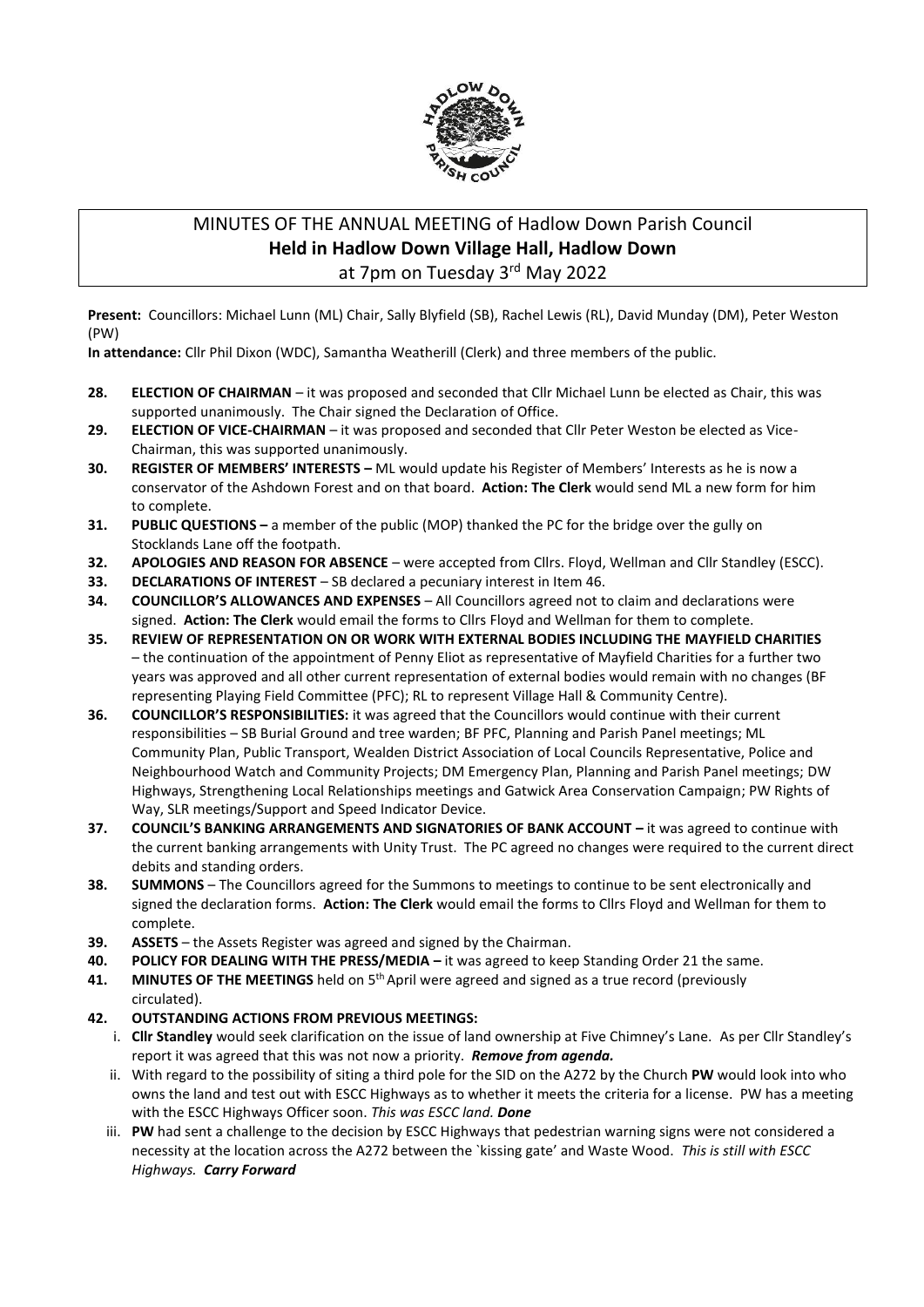- iv. **SB** would liaise with the Deputy Church Warden to discuss a way forward to discourage people visiting the burial ground from using the Church's bins for their rubbish, including establishing a rota for the PC to visit and clear the area at regular intervals. *Carry Forward.*
- v. **DW** would take forward the issue of the licensed footpath that had been severely affected by the coppice work being undertaken near Wheelers Lane. *Carry Forward*
- vi. **Cllr Standley** would look into the figures in the SEND Green paper as PW thought the figure in it stated £70m which did not seem nearly enough. He would also investigate the guidance surrounding what money would be given to aid Ukraine refugees. *Statistics had been included with his Cllr update. Done*
- vii. **Cllr Standley** would investigate what had happened to the direction sign at the top of Five Chimneys Lane and when it would be replaced. *Carry Forward*
- viii. **PW** would investigate further the concerns re peak hour `rat run' into Spring Lane. *This is much quieter than it was previously. Done*
	- ix. **Clerks report:** update passed to councillors prior to the meeting/posted on the website.
	- a. The Clerk had forwarded the emails regarding activity at Drakes Head Den to Cllrs Standley and Dixon.
	- b. The Clerk had published the agreed Burial Ground Fees on the village website.
	- c. The Clerk had published the agreed Co-Option Procedure on the village website.
	- d. The PC had let East Sussex Highways know of the PC decision to not take part in the trial to reduce the rural grass cutting service.
	- e. The Clerk had distributed the Community Plan to the PC and also to the Planning Officer at Wealden DC.
	- f. The Clerk had responded to NALC's request to hear about issues affecting smaller PC's.
	- g. Councillor Weston had reported the issue of the wobbly post at the Kissing Gate by the burial ground to ESCC which had been noted for inspection by the maintenance/repair team.

## **43. PLANNING:**

## **i. PLANNING APPLICATIONS:**

**a. WD/2022/0611/FA – VALE FARM, DOG KENNEL LANE, HADLOW DOWN, TN22 4EL –** removal of condition 6 (agricultural occupancy condition) from WD/1984/3791/F (single private dwelling).

The PC voted unanimously 5/0 to say that they had no additional comment to make on this application.

**b. WD/2022/0123/F – NORTH DOWN CHRISTMAS TREE PLANTATION, MAYFIELD ROAD, FIVE ASHES, TN20 6JG –** proposed conversion of redundant barn to a single residential dwelling together with associated provision of residential curtilage, parking and landscaping.

The PC voted unanimously to oppose the application 5/0 due to concerns about it being an excessive residential development in an AONB; they don't believe the agricultural barn will be redundant and this development would be on a very busy road which already has a high accident record.

**c**. **WD/2022/0521/F – BRICK KILN FARM, BRICK KILN LANE, HADLOW DOWN TN22 4EJ** – 10m x 5m swimming pool, with a 3.5m x 2.5m pool house, to house the pump room, with simple stone tile surrounds. The PC voted 4/1 to support the application because the size and scale seemed appropriate, subject to listed building consent and with reference to night sky policies being observed.

### **ii. APPROVED PLANNING APPLICATIONS:**

**a. WD/2022/0081/F – WOODREED FARM HOUSE, STONEHURST LANE, HADLOW DOWN, TN20 6LJ –** take down and reconstruct garden walls following damage due to flash flooding.

**b. WD/2020/0367/F – MILL VIEW FARM, MAIN ROAD, HADLOW DOWN, TN22 4HS** – change of use of ancillary accommodation to separate residential dwelling.

# **iii. APPLICATIONS ISSUED:**

**c. WD/2022/0330/LDE** – **ROUNDELS, DOG KENNEL LANE, HADLOW DOWN, TN22 4EL** – occupation of property in non-compliance of an agricultural occupancy condition for a period of more than 10 years.

**44. REPORTS FROM CLLR.BOB STANDLEY, ESCC & CLLR PHIL DIXON** *Written reports had already been submitted which would accompany the minutes on the village website.*

Cllr Dixon asked whether we were aware of any Ukranian families moving into the area to which ML responded that he was aware of two families and that Cllr Standley had been informed about school access issues. Cllr Dixon said that the `Homes for Ukranians' scheme was being organised by ESCC but it was having a big impact in Wealden and there were issues that needed to be addressed and the numbers being supplied by ESCC were much lower than the reality. ML said that he believed of primary concern to local residents was whether the school places would be displaced for local children during the next school intake year. ML asked how long Cllr Dixon thought the BIFFA strike would go on to which he answered that it looked like there would continue to be a complete service for residential waste so residents should continue to put all their bins out as normal but if they did not get collected they should take them back in and not report a missing collection.

### **45. HIGHWAYS:**

i. Speed Indicator Signs. PW had included the latest data with his report. He had attended a site meeting for the third pole but the cost of buying a license to do the work had risen to £404. All that was needed was a retention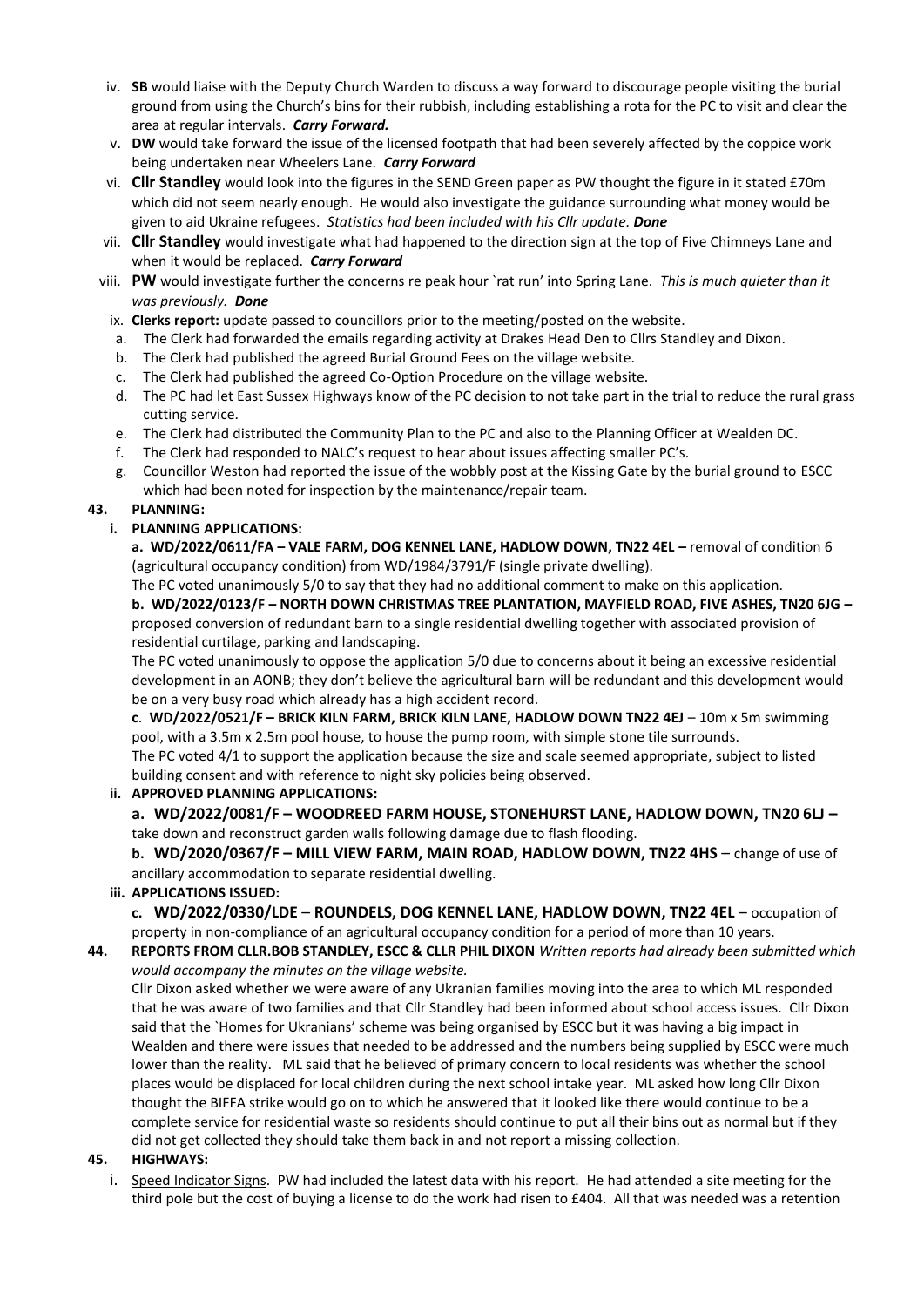socket as we can use the pole we already have on School Lane. Once he had a specification he would discuss the license fee with ESCC. **Action: PW** would source a new retention socket and cost it all out.

**46. RENEWAL OF VILLAGE HALL OUTLINE PLANNING APPLICATION –** ML summarised that at the last meeting Stacey Robins had explained the situation with regard to the need for a s106 agreement but that there was a new process, which would be cheaper, about to be introduced. The PC voted 4/0 to continue with the application as it stands, to not sign a s106 agreement until Wealden DC present a standardised, cheaper, form and at that time the PC would request that the application timing was brought in line with the HDCC application so that the two were in synchronisation. Cllr Dixon was in support of this approach. **Action: The Clerk** would write to the Chair of the HDCC Committee to encourage them to request an extension to the HDCC application due to delays to fundraising resulting from Covid and to suggest that we get timing of the village hall application in synchronisation with the HDCC application.

# *The Chair brought forward item 53 and suspended Standing Orders*

### **53. HOW TO ATTRACT VOLUNTEERS TO VILLAGE COMMITTEES – the `Together We Can' Project**

A MOP explained that they had submitted a suggested costing for the publication of a book and film but it would depend on how many we want to send out. The grant would cover the costs but if only one of these could be done they would recommend going ahead with the book. Ideally they would like the book to cover a whole calendar year. RL said it would need to be completed in full by the end of October to meet the terms of the grant but if we know there is going to be a delay she could ask the Lottery if they would give us an extension of another couple of months.

Another MOP talked about the Big Village Picnic event. Ideally it would be held on a Saturday afternoon either just before or just after the school holidays and it would be an event to reintroduce people into the village and show what brilliant stuff is going on and to create a space to talk to villagers about volunteering. They were hoping to get all the different societies to run different things to showcase the best bits of village life. The cost would not be great but they would like to have big boards for organisations which could continue to be used for other events and they may need to hire portaloos and a skip but were likely to do the whole thing for under £3k.

RL added that we must have photographic and written evidence of the event and its impact on encouraging people to volunteer. A decision about this application would be made by no later than Monday 9th May.

*The Chair reintroduced Standing Orders.*

# **47. REPORTS FROM COUNCILLORS (COUNCIL MATTERS AND OUTSIDE BODIES)** *Written reports had already*

*been submitted which would accompany the minutes on the village website.* DM reported there had been anti-social behaviour at the playing field and the play area, including dog fouling. **Action: ML** would report the anti-social behaviour to the PSCO.

ML updated that he continued to have dialogue with the PCSOs. There had been some suspicious vehicles reported and he urged villagers to be vigilant to avoid thefts from out-buildings.

RL reported that the HDCC had held a very successful race night and other events were planned.

# **48. DEBRIEF FROM `OVER-DEVELOPMENT IN WEALDEN' MEETING – Carry forward**.

**49. RESPONSE TO HIGH WEALD AONB MANAGEMENT PLAN SURVEY –** ML updated Cllr Dixon that the PC supported this management plan which they believed was good but when they had quoted specific objectives from the plan e.g. historic field patterns, they had been told by planning officers that, as the plan has not be adopted, it cannot be used as a reason to support/object to planning applications. Cllr Dixon responded that the management plan had been adopted by the council, the statement of the High Weald is a major consideration and what's in the management plan is evidence that can be used to support arguments. ML's suggested response to the survey was agreed. **Action: The clerk** would send the response and copy Cllr Dixon in.

### **50. CORRESPONDENCE RECEIVED:**

- i. Request for permission to park a trailer for a climbing wall at the lower playing field for school sports event on  $17<sup>th</sup>$ June – the decision to allow this was ratified.
- **51. BURIAL GROUND –** dealing with clearing the area owned by the PC set aside for burial ground extension. **Carry Forward.**
- **52. ANNUAL REVIEW OF THE VILLAGE EMERGENCY PLAN –** Agreed, no changes.
- **54. BOUNDARY AND DRAINAGE ISSUES AT BOTTOM OF PLAYING FIELD**  the hedge has been trimmed by the owner and some of the boundary had been revealed. Further discussions would be held about the boundary and the ditch. **Action: ML** would speak to the land owner.

### **55. RISK ASSESSMENTS**

- i. Fingerpost Survey **Action: PW** would report back at July meeting.
- **56. SAFEGUARDING POLICY –** the policy would remain unchanged.

### **57. CLERKS MATTERS:**

- i. Clerks hours for April were agreed.
- ii. NALC annual national salary award wef 1<sup>st</sup> April 2021 was acknowledged.
- ii. Request to purchase replacement office printer **Action: The Clerk** would investigate whether a laser printer would be better and purchase a replacement printer (subject to prior approval by two councillors).